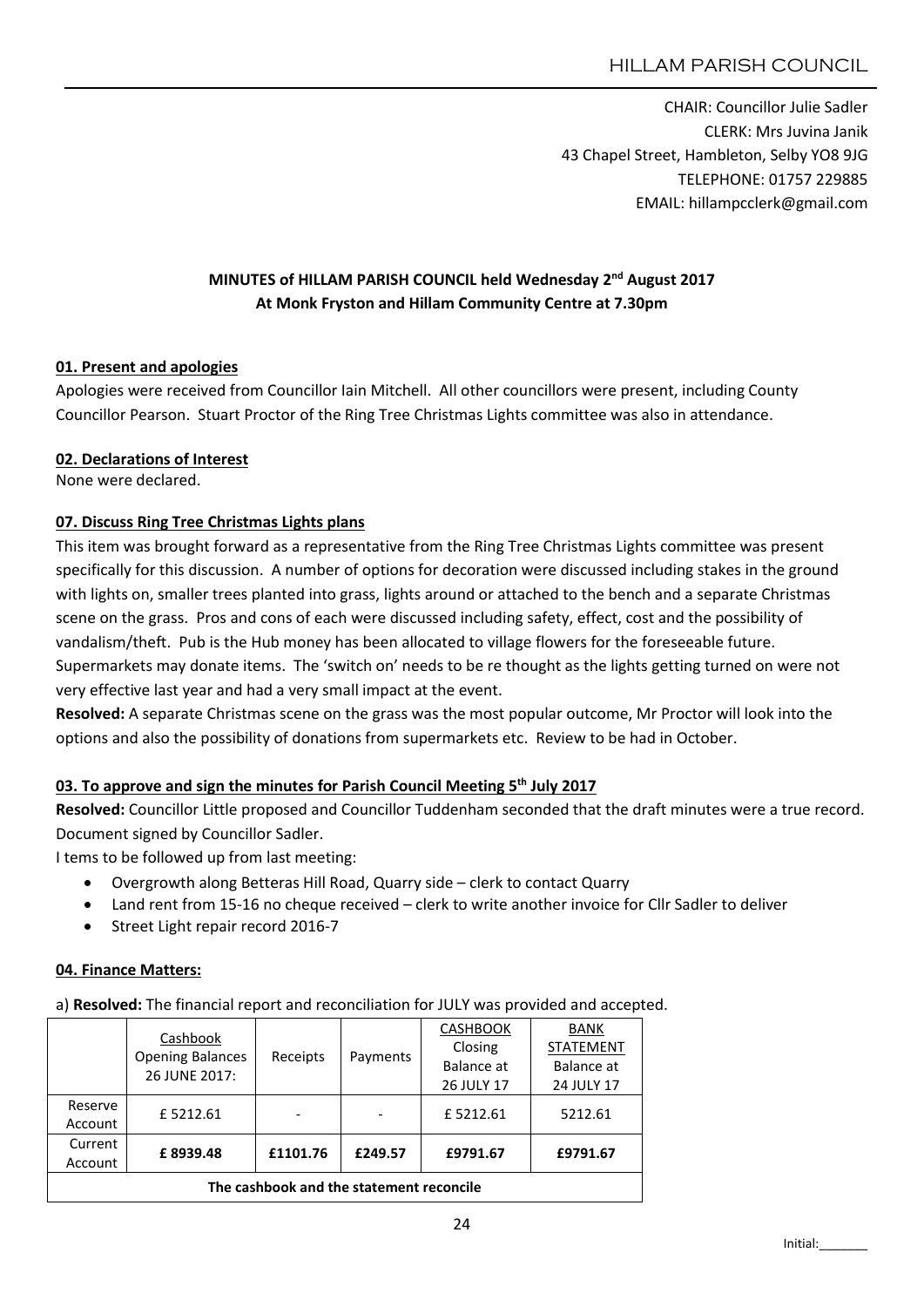#### b) Agree and approve AUGUST payments

| Date     | å<br>Cheque | Payee            | <b>Details</b>                     | <b>TOTAL COST</b> |          | <b>VAT: To</b><br><b>Reclaim</b> |        |
|----------|-------------|------------------|------------------------------------|-------------------|----------|----------------------------------|--------|
| $2-Au$ g |             | 586 Juvina Janik | Clerk Salary July                  |                   |          |                                  |        |
|          |             | 587 Julie Sadler | Chair Expenses                     |                   | 18.00    |                                  | 1.04   |
|          |             | 588 N Power      | Electricity: 1.4.16-31.3.17        |                   | 968.15   |                                  | 46.10  |
|          |             | 599 S G PARKIN   | <b>GRASS CUTTING JUN &amp; JUL</b> |                   | 370.00   |                                  |        |
|          |             |                  | <b>TOTAL JULY SPEND E</b>          |                   | 1,562.61 | £                                | 47.14  |
|          |             |                  | TOTAL ANNUAL SPEND E               |                   | 7,280.26 |                                  | 581.29 |

Resolved: Payments were approved and it was agreed that invoices and cheques would be inspected and cheques signed at the end of the meeting. Regarding electricity costs, clerk is to compile a definitive list of which street lights are owned by the pc and what actions can be taken to expedite adoption by NYCC.

## 05. To discuss and vote: Selby Area Committee – Election to fill vacancies for Co-opted members

Resolved: Council decided on the preferred candidate for each area. Papers to be completed and returned by 23rd August 2017.

## 06. Update from NYCC PROW on the installation of two kissing gates, Tom Lane PROW

Resolved: Council agreed to the gate suggested by Mike Gurney NYCC. Clerk to contact the landowners for permission and collect prices from gate suppliers. NYCC suggested their volunteers could be used for installation.

07. Item discussed at the beginning of meeting

#### 08. Village maintenance:

- a) Update on possibility of contracting a 'street cleaner' clerk to follow up with Mr Jiggins and also contact Steve Booth. Cllr Robertson to contact Monk Fryston PC re their amenity officer. Clerk to request path clean from SDC.
- b) Agree wall mounted 'The Square' sign placement Cllr Little will contact owners to discuss
- c) Discuss Pub is the Hub donations for flowers Volunteers found for planters at village entrances. Plans for other areas are to be brought to PC meeting for approval as and when they are ready. Thank you cards to be sent out to the appropriate residents/businesses for donation and upkeep of plants in The Square, maintenance of The Pump, Monk Fryston entrance planter and Chapel Street planter.
- d) Complaint re untidiness of village –Resolved: Village Clean Up invite volunteers to help tidy up the village. Sunday 20th August 2017, 10am. Meet in the Square, bring a brush/cloth/bucket. Clerk to put on website and Hillam News.
- e) Defibrillator use update After the incident where the cabinet code was not given out by 999 clerk has reported this incident via the WebNos system as advised by Martin Fagan, Community Hearbeat Trust, in order to make sure the code is given out. The number for the VETS is on the front page of the website, all VETS volunteers should have the code. Cllr Sadler has also given the cabinet code to the Postman.
- f) Matters to report to the clerk:
	- i) Road edges down Betteras Hill Road, crumbling and difficult to see Cllr Pearson was following this up – clerk send reminder to Cllr Pearson
	- ii) Duncemire Lane Dog Poo bags being thrown into field, complaint from land owner. Clerk to order more Dog Fouling Signs and Spray. Cllr Sadler to produce a notice to be displayed down the lane.